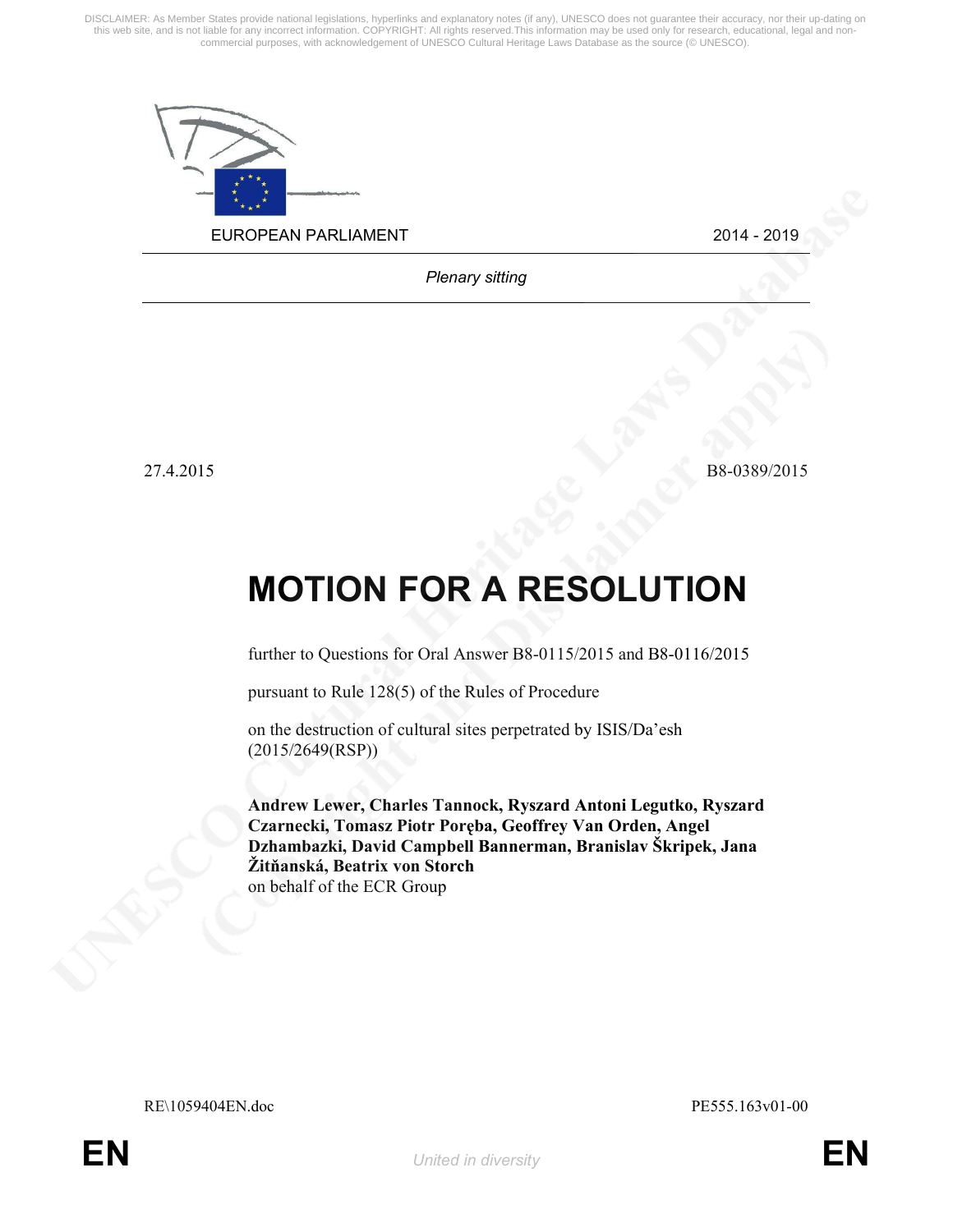## B8-0389/2015

## European Parliament resolution on the destruction of cultural sites perpetrated by ISIS/Da'esh (2015/2649(RSP))

## The European Parliament,

- having regard to the Council conclusions of 16 March 2015,
- having regard to United Nations Security Council resolutions 2170 (2014) and 2199 (2015),
- having regard to the 27 February 2015 statement by the President of the United Nations Security Council Liu Jieyi on the destruction of religious and cultural artefacts by ISIS/Da'esh,
- having regard to the statement of 9 March 2015 by the chair of the UNESCO World Heritage Committee Maria Böhmer and of 13 April 2015 by the UNESCO Director-General Irina Bokova on the destruction of cultural sites by ISIS/Da'esh,
- having regard to Article 167 of the Treaty on the Functioning of the European Union,
- having regard to Council Regulation 116/2009 on the export of cultural goods,
- having regard to the Joint Communication of 6 February 2015 by the HR/VP and the Commission titled 'Elements for an EU regional strategy for Syria and Iraq as well as the Da'esh threat',
- having regard to the UN Declaration on the Elimination of All Forms of Intolerance and of Discrimination based on Religion and Belief of 1981,
- having regard to the EU Guidelines on the promotion and protection of freedom of religion or belief,
- having regard to the UN Convention for the Protection of Cultural Property in the Event of Armed Conflict, the Convention against Illicit Trafficking of Cultural Property, the Convention for the Safeguarding of the Intangible Cultural Heritage, and the World Heritage Convention,
	- having regard to the UNIDROIT Convention on Stolen or Illegally Exported Cultural Objects of 1995,
- having regard to Article 8, paragraph 2(b)(ix) of the Rome Statute of the International Criminal Court,
- having regard to its previous resolutions on the situation in Iraq and Syria and on the ISIS/Da'esh threat,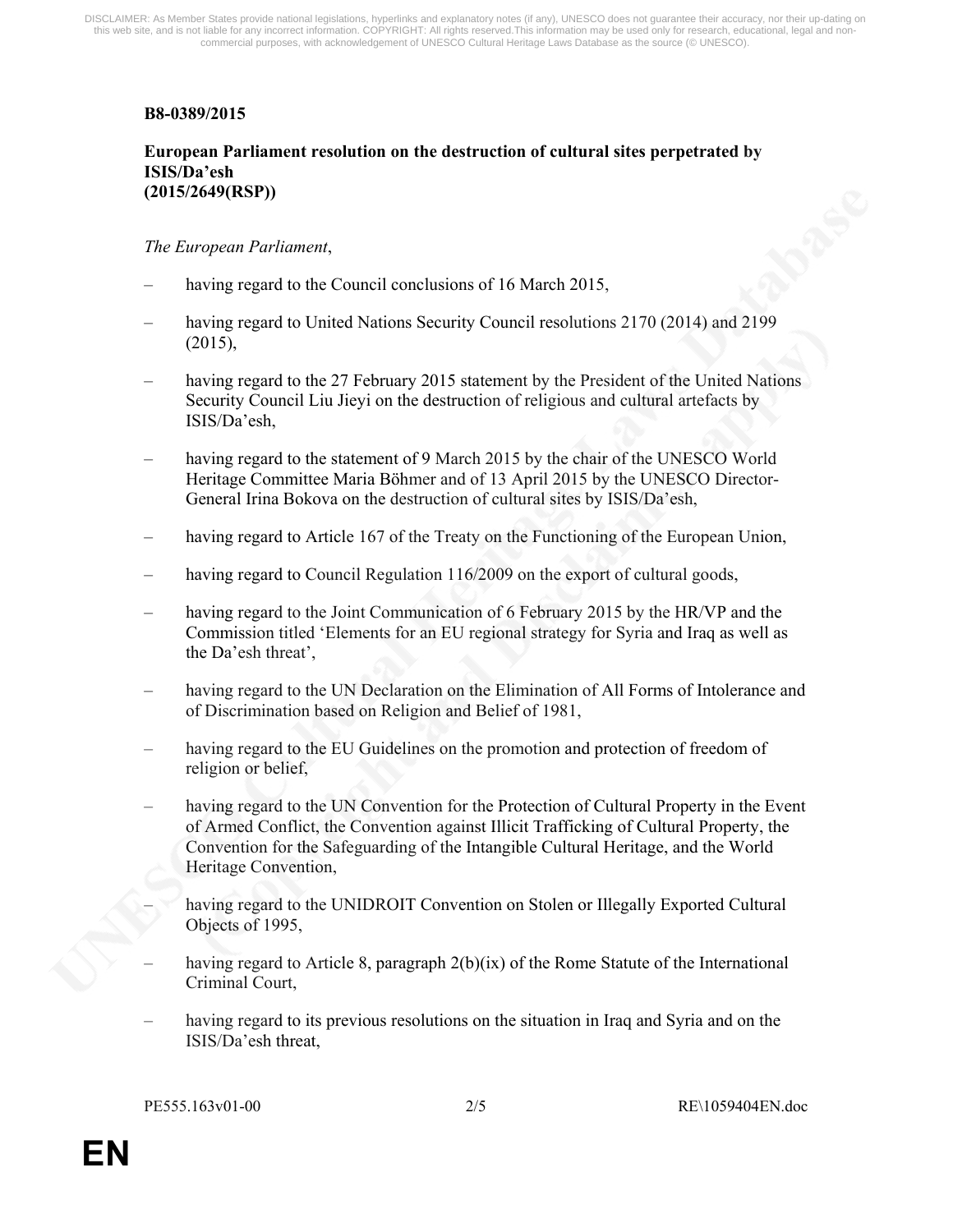- having regard to the United Nations' #Unite4Heritage campaign,
- having regard to the questions to the Council and to the Commission on the destruction of cultural sites perpetrated by ISIS/Da'esh (O-000031/2015 – B8-0115/2015 and O- $000032/2015 - B8-0116/2015$ ,
- having regard to Rules 128(5) and 123(2) of its Rules of Procedure,
- A. whereas the looting and destruction of priceless artefacts from ancient sites is rampant across the areas of Iraq and Syria under the control of ISIS/Da'esh forces; whereas some of the sites which have been targeted are listed as UNESCO World Heritage Sites;
- B. whereas the actions of ISIS/Da'esh militants threaten to upend millennia of coexistence in the Middle East and can be considered an example of cultural cleansing which risks the cultural and religious heritage of the region and the wider world;
- C. whereas the advance of ISIS/Da'esh forces in Iraq and Syria led to the eviction of thousands of Christians and people from other religious and ethnic minorities from their ancestral homelands; whereas there were also reports of forced conversions;
- D. whereas the forced evictions of members of a religious or ethnic group, and the destruction of cultural and religious sites and artefacts may be considered to be a war crime and/or a crime against humanity;
- E. whereas ISIS/Da'esh is using the looting and sale of historic, cultural and religious artefacts to generate income which is used to support recruitment efforts and their ability to carry out future terrorist acts;
- F. whereas despite international and European regulations banning the import of cultural goods emanating from Syria and Iraq, large numbers of stolen artefacts are still being illegally trafficked in Europe, assisted by organised crime networks;
- G. whereas combatting the illegal trade of cultural and religious artefacts is not a specific competence of the European Union; whereas cooperation between Member States and third countries, using existing national and international legislation, is vital in tackling this trade;
- H. whereas the lasting peace and stability of the region is critical in protecting religious, historic and cultural sites from further destruction and looting, and in order to preserve its ancient heritage;
- I. whereas the European Union has proposed to devote EUR 1 billion to providing a substantial collective response to the implementation of the EU Regional Strategy for Syria and Iraq as well as the ISIS/Da'esh threat;
- J. whereas major international cultural organisations have formed the Heritage Task Force in conjunction with the Syrian Interim Government in order to help Syrians save their heritage from destruction;
- K. whereas the civil war in Syria has also led to the destruction of some of the world's

```
RE\1059404EN.doc 3/5 PE555.163v01-00
```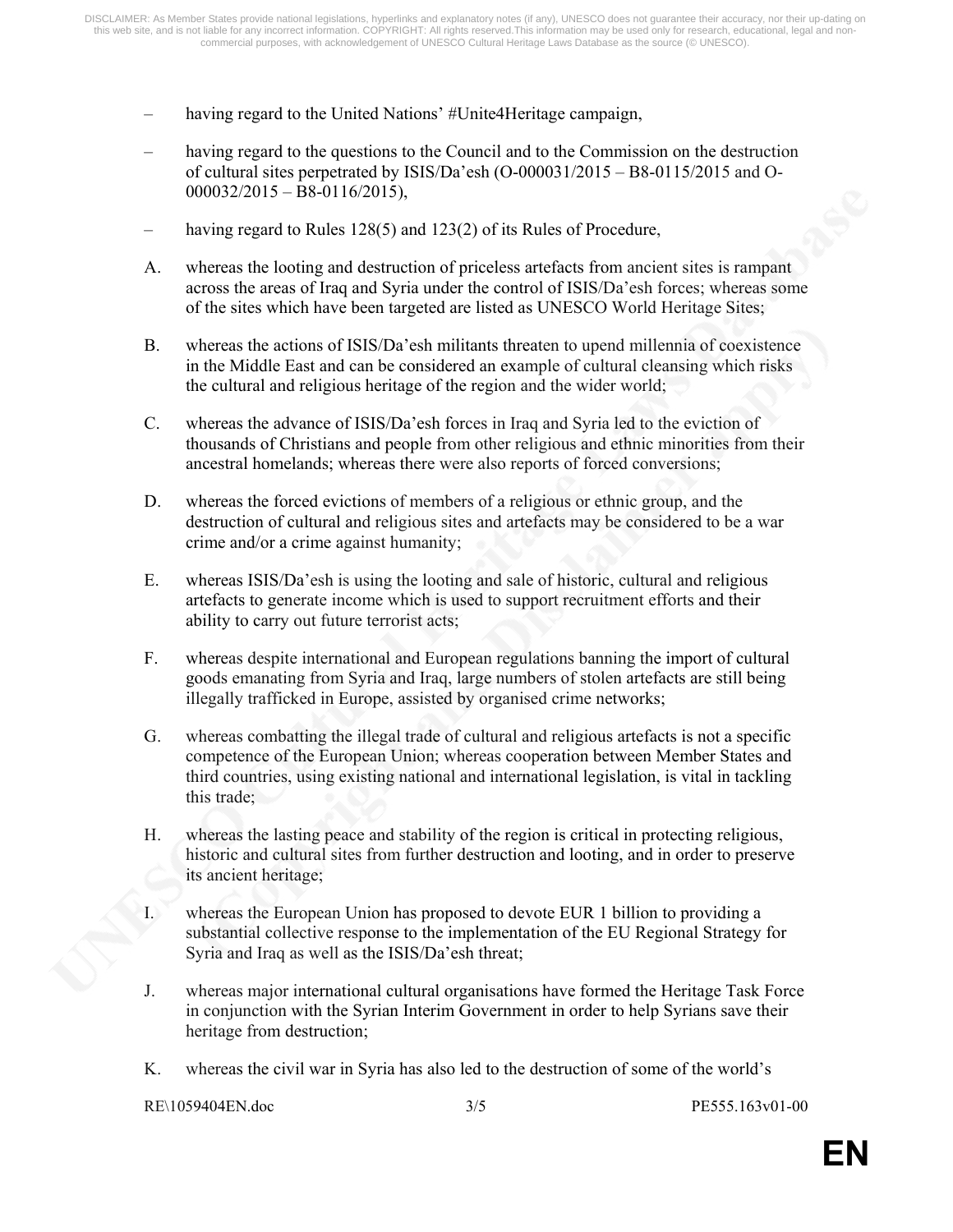most important art, buildings and monuments, further threatening the cultural and religious heritage of the region;

- 1. Believes culture and heritage have the power to reconcile people, foster understanding and tolerance, and act as a key pillar in the promotion of peace;
- 2. Supports the position of UNESCO that cultural heritage is an important component of the cultural identity of communities, groups and individuals, and of social cohesion, and that its intentional destruction may have adverse consequences on human dignity and human rights;
- 3. Deplores the looting and destruction of ancient religious and cultural sites in Syria and Iraq by ISIS/Da'esh forces and other extremist groups;
- 4. Believes such acts of cultural cleansing are a deliberate and systematic attempt by extremists to erase the region's rich culture, history and traditions, including the centuries-old coexistence of religious and minority groups; believes moreover that such actions may undermine efforts to create sustainable peace and security in the region;
- 5. Accepts that the looting and destruction of historic sites and artefacts is not a new phenomenon, but nevertheless voices grave concern at the actions of ISIS/Da'esh extremists and its implications for the region, its people, and culture;
- 6. Expresses concern at the growing illegal trade in cultural and religious artefacts looted from sites controlled by ISIS/Da'esh in Iraq and Syria; further calls on the international community to work together, through the auspices of UNESCO, to prevent this trade and to safeguard the region's heritage;
- 7. Accepts that powers over the importation of goods, as well as customs and excise and related legislation, remains chiefly the competence of individual EU Member States and third countries, but nevertheless voices concern that the laws to prevent the import and sale of stolen artefacts in some countries are wholly inadequate to deal with the crisis;
- 8. Calls on the Council to agree a joint plan of action in order to put an end to the illegal trade in cultural property from the territories of Syria and Iraq and thereby prevent it from being used as a source of financing for terrorist activities;
- 9. Supports the aspirations of the various United Nations' conventions and international treaties aimed at protecting cultural and religious heritage;
- 10. Calls for the effective implementation of United Nations Security Council Resolution 2199and the adoption of legally binding measures to counter illicit trafficking of antiquities and cultural objects from Iraq and Syria;
- 11. Encourages more effective use of Interpol's Stolen Works of Art database in order to counter the illegal trade in cultural goods; praises moreover the efforts of national police forces such as the Metropolitan Police's Art and Antiques Unit in the United Kingdom, in tackling criminal activity in this area;